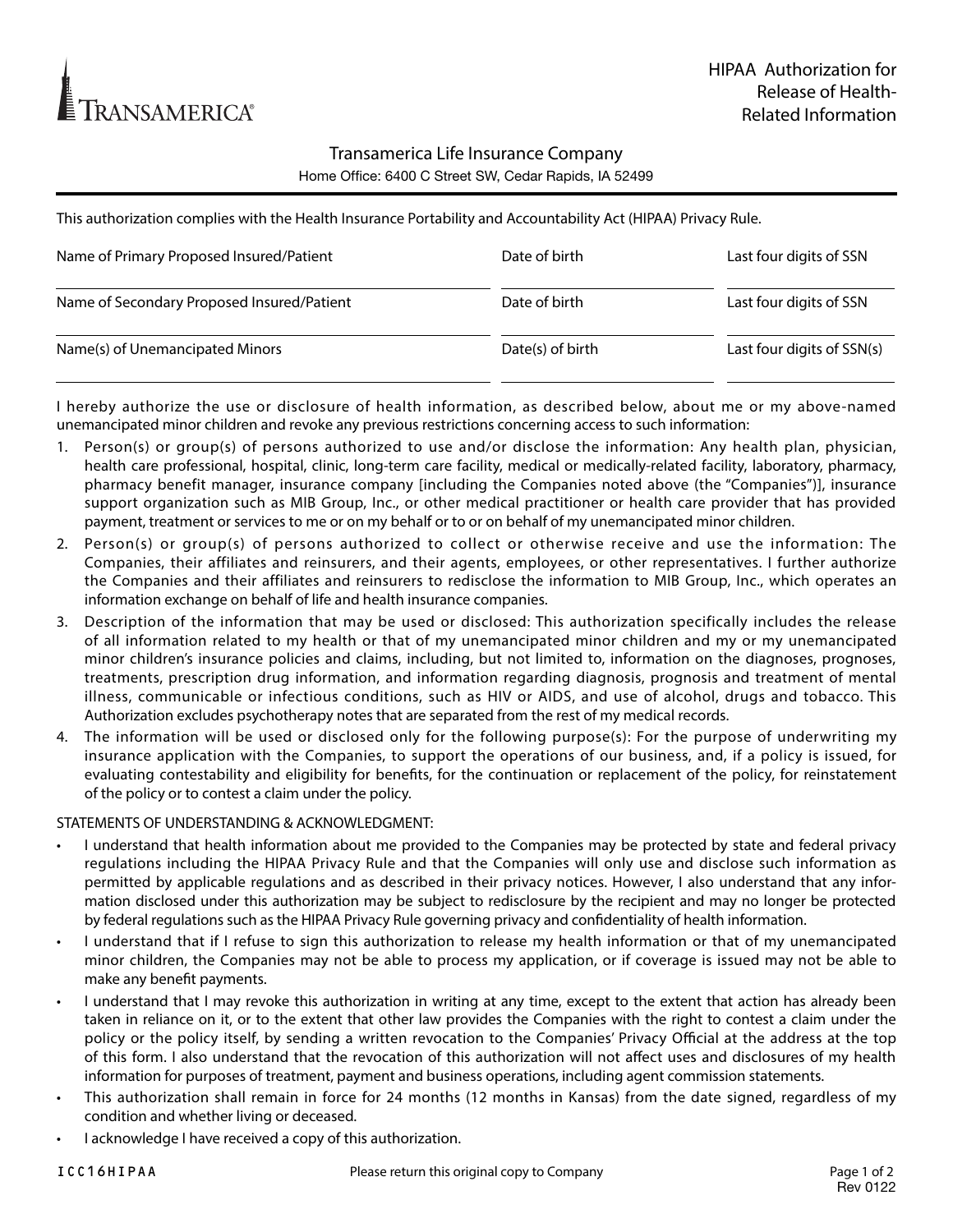| Signature of Primary Proposed Insured/Patient or Personal Representative                                                                                             |                                |                                                                            |                                           | Date                                                                                                                     |  |
|----------------------------------------------------------------------------------------------------------------------------------------------------------------------|--------------------------------|----------------------------------------------------------------------------|-------------------------------------------|--------------------------------------------------------------------------------------------------------------------------|--|
|                                                                                                                                                                      |                                | Signature of Secondary Proposed Insured/Patient or Personal Representative |                                           | Date                                                                                                                     |  |
| If signed by an individual's personal representative or the parent or guardian of an unemancipated minor, describe<br>authority to sign on behalf of the individual: |                                |                                                                            |                                           |                                                                                                                          |  |
| $\Box$ Parent                                                                                                                                                        | Legal guardian<br>$\mathbf{L}$ | Power of Attorney<br>$\Box$                                                | Other (please describe): ______<br>$\Box$ |                                                                                                                          |  |
| applies.)                                                                                                                                                            |                                |                                                                            |                                           | (NOTE: If more than one individual is named above, please specify the individual(s) to which the personal representative |  |

Policy or contract number (if known):

A copy of this authorization will be considered as valid as the original.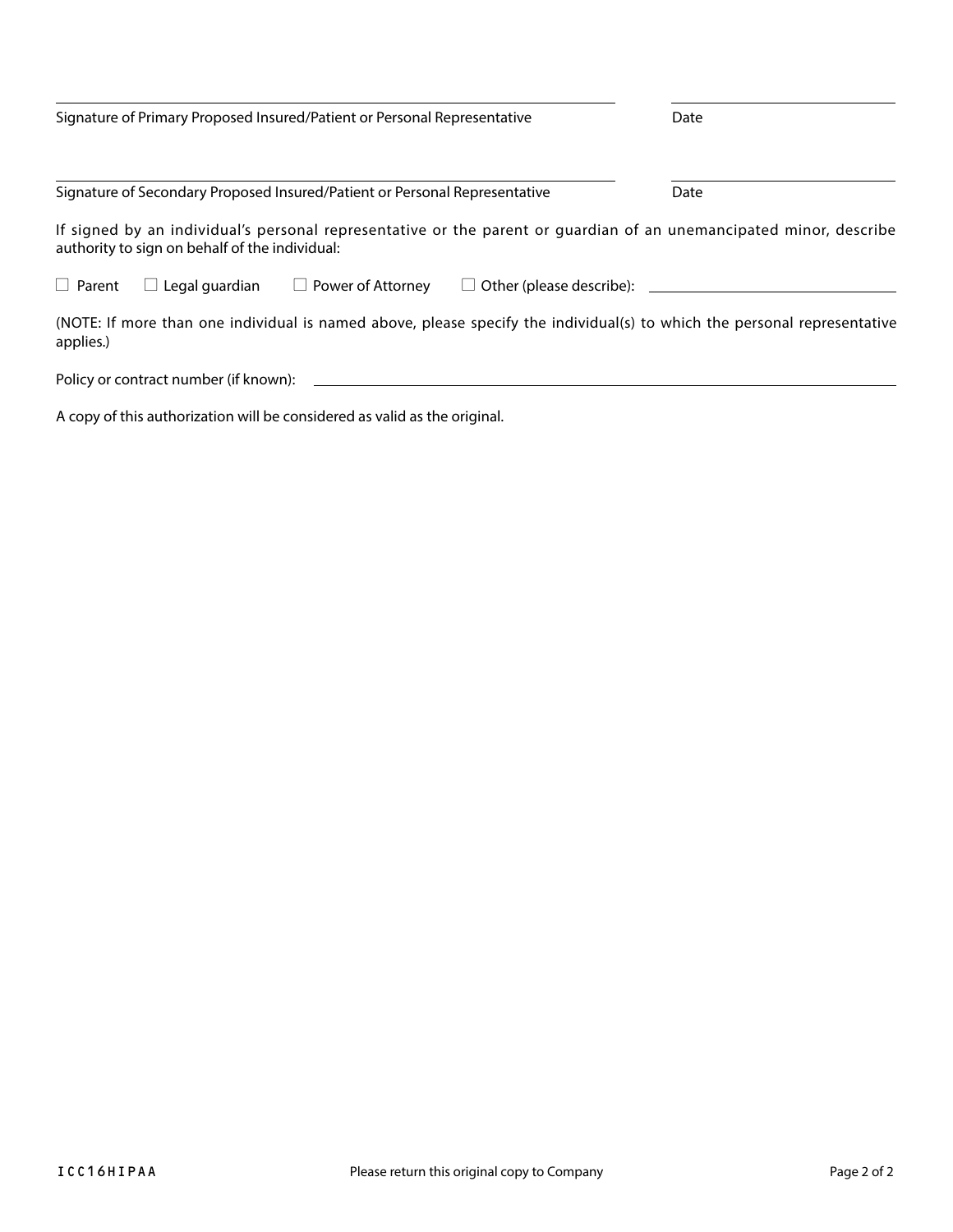

## Transamerica Life Insurance Company Home Office: 6400 C Street SW, Cedar Rapids, IA 52499

This authorization complies with the Health Insurance Portability and Accountability Act (HIPAA) Privacy Rule.

| Name of Primary Proposed Insured/Patient   | Date of birth    | Last four digits of SSN    |
|--------------------------------------------|------------------|----------------------------|
| Name of Secondary Proposed Insured/Patient | Date of birth    | Last four digits of SSN    |
| Name(s) of Unemancipated Minors            | Date(s) of birth | Last four digits of SSN(s) |

I hereby authorize the use or disclosure of health information, as described below, about me or my above-named unemancipated minor children and revoke any previous restrictions concerning access to such information:

- 1. Person(s) or group(s) of persons authorized to use and/or disclose the information: Any health plan, physician, health care professional, hospital, clinic, long-term care facility, medical or medically-related facility, laboratory, pharmacy, pharmacy benefit manager, insurance company [including the Companies noted above (the "Companies")], insurance support organization such as MIB Group, Inc., or other medical practitioner or health care provider that has provided payment, treatment or services to me or on my behalf or to or on behalf of my unemancipated minor children.
- 2. Person(s) or group(s) of persons authorized to collect or otherwise receive and use the information: The Companies, their affiliates and reinsurers, and their agents, employees, or other representatives. I further authorize the Companies and their affiliates and reinsurers to redisclose the information to MIB Group, Inc., which operates an information exchange on behalf of life and health insurance companies.
- 3. Description of the information that may be used or disclosed: This authorization specifically includes the release of all information related to my health or that of my unemancipated minor children and my or my unemancipated minor children's insurance policies and claims, including, but not limited to, information on the diagnoses, prognoses, treatments, prescription drug information, and information regarding diagnosis, prognosis and treatment of mental illness, communicable or infectious conditions, such as HIV or AIDS, and use of alcohol, drugs and tobacco. This Authorization excludes psychotherapy notes that are separated from the rest of my medical records.
- 4. The information will be used or disclosed only for the following purpose(s): For the purpose of underwriting my insurance application with the Companies, to support the operations of our business, and, if a policy is issued, for evaluating contestability and eligibility for benefits, for the continuation or replacement of the policy, for reinstatement of the policy or to contest a claim under the policy.

STATEMENTS OF UNDERSTANDING & ACKNOWLEDGMENT:

- I understand that health information about me provided to the Companies may be protected by state and federal privacy regulations including the HIPAA Privacy Rule and that the Companies will only use and disclose such information as permitted by applicable regulations and as described in their privacy notices. However, I also understand that any information disclosed under this authorization may be subject to redisclosure by the recipient and may no longer be protected by federal regulations such as the HIPAA Privacy Rule governing privacy and confidentiality of health information.
- I understand that if I refuse to sign this authorization to release my health information or that of my unemancipated minor children, the Companies may not be able to process my application, or if coverage is issued may not be able to make any benefit payments.
- I understand that I may revoke this authorization in writing at any time, except to the extent that action has already been taken in reliance on it, or to the extent that other law provides the Companies with the right to contest a claim under the policy or the policy itself, by sending a written revocation to the Companies' Privacy Official at the address at the top of this form. I also understand that the revocation of this authorization will not affect uses and disclosures of my health information for purposes of treatment, payment and business operations, including agent commission statements.
- This authorization shall remain in force for 24 months (12 months in Kansas) from the date signed, regardless of my condition and whether living or deceased.
- I acknowledge I have received a copy of this authorization.